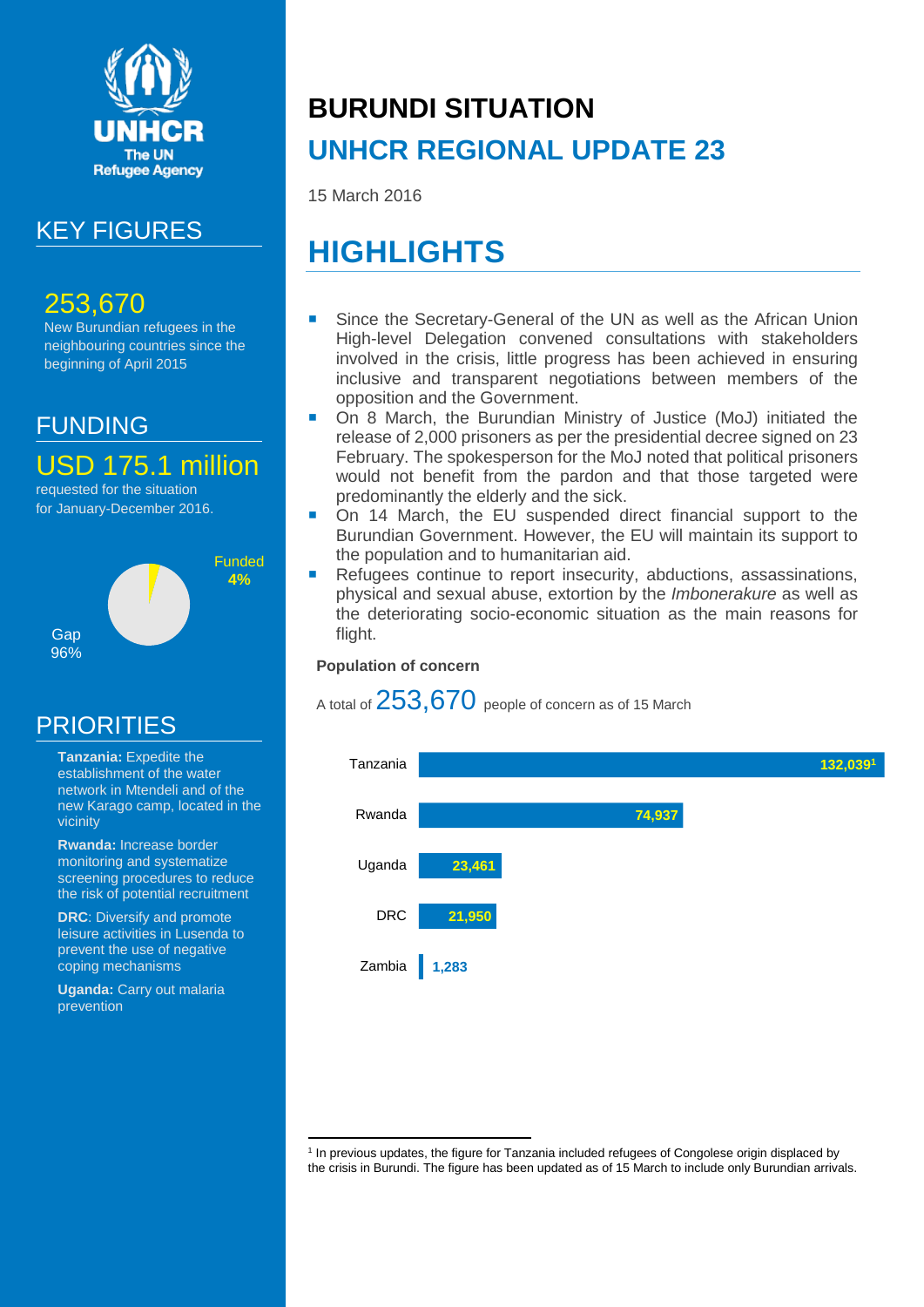# **RECENT DEVELOPMENTS**

## **Protection**

#### **DEMOCRATIC REPUBLIC OF THE CONGO**

- As of 10 March, 21,950 Burundian refugees had been biometrically registered by UNHCR and the Government's National Commission for Refugees (CNR). The majority are located in the Uvira and Fizi territories. Over half of the refugee population originate from the Cibitoke and Bururi provinces as well as Bujumbura.
- Since the last report, 1,269 individuals have been relocated from transit centres and regrouping sites to Lusenda camp which currently hosts 15,315 refugees.
- **The number of arrivals into the DRC has remained low but steady at a rate of approximately 24 per** day. Small groups of Burundian refugees have arrived into the DRC and registered at the Kavimvira transit centre (TC) and Sange regrouping point. Others are reported to have arrived through unofficial entry points.
- UNHCR has tightened its registration procedure to avoid double registration and to identify Congolese nationals among those presenting themselves. UNHCR works with the *Direction Générale de Migration* (DGM) at entry points to screen the arrivals and to discourage fraudulent behaviour.

#### **RWANDA**

 As of 14 March, the number of Burundian refugees in Rwanda stood at 74,937 individuals with 48,022 registered in Mahama camp. On average, over the past month, 29 persons have been registered per day. Fleeing Burundians are choosing to reach other countries of asylum in light of the Rwandan Government's statement concerning the relocation of refugees to third countries. This, despite the Government's assurances that refugees would not be forcefully relocated, and that Rwanda would live up to its obligations under international law.

**Achievements and Impact:** During the child protection/SGBV sectoral coordination meeting which took place mid-February, participants reviewed the CP/SGBV SoP brochure. Copies were distributed and posters created to raise awareness about the CP/SGBV measures in place and the recourse available. Furthermore, additional CP committees were established.

 Community mobilization efforts are undertaken regularly in Mahama. Community mobilizers carry out door to door visits and discuss SGBV issues with inhabitants. Over the past week, over 2,700 households were reached.

#### **UGANDA**

 The number of new arrivals into Uganda had reached 23,461 persons as of 15 March according to the Office of the Prime Minister (OPM), including 17,725 in Nakivale, 274 in Oruchinga, 507 in Kyaka II, 4,869 in Kampala, and 86 in Kisoro. Over the past month, the average daily arrival rate has stood at 81 persons. The majority of new arrivals in Nakivale are fleeing from Bujumbura, Muyinga, Kirundo, Cibitoke and Bubanza.

**Achievements and Impact, in Nakivale:** UNHCR, the Office of the Prime Minister (OPM) and the American Refugee Council (ARC) conducted a joint physical headcount at Kabazana reception centre last week and found that 424 new arrivals were residing there. Some 60% were found to be Burundians while the rest are Congolese. Over the past month, the average weekly number of residents staying in the 338 person capacity reception centre has decreased by 24%. Despite the improvements brought about by a less crowded space and week-long plot allocation process for *prima facie* refugees, Congolese and Burundian asylum seekers awaiting the Refugee Eligibility Committee's decision stay for much longer periods of time. Emergency teams are prioritizing relocations to further reduce overcrowding.

**Unable to bring their capital city with them when they fled Burundi, some refugees are creating a home** away from home in Uganda. Read more about New Bujumbura: [tracks.unhcr.org/2016/01/welcome-to](http://tracks.unhcr.org/2016/01/welcome-to-new-bujumbura/)[new-bujumbura/](http://tracks.unhcr.org/2016/01/welcome-to-new-bujumbura/)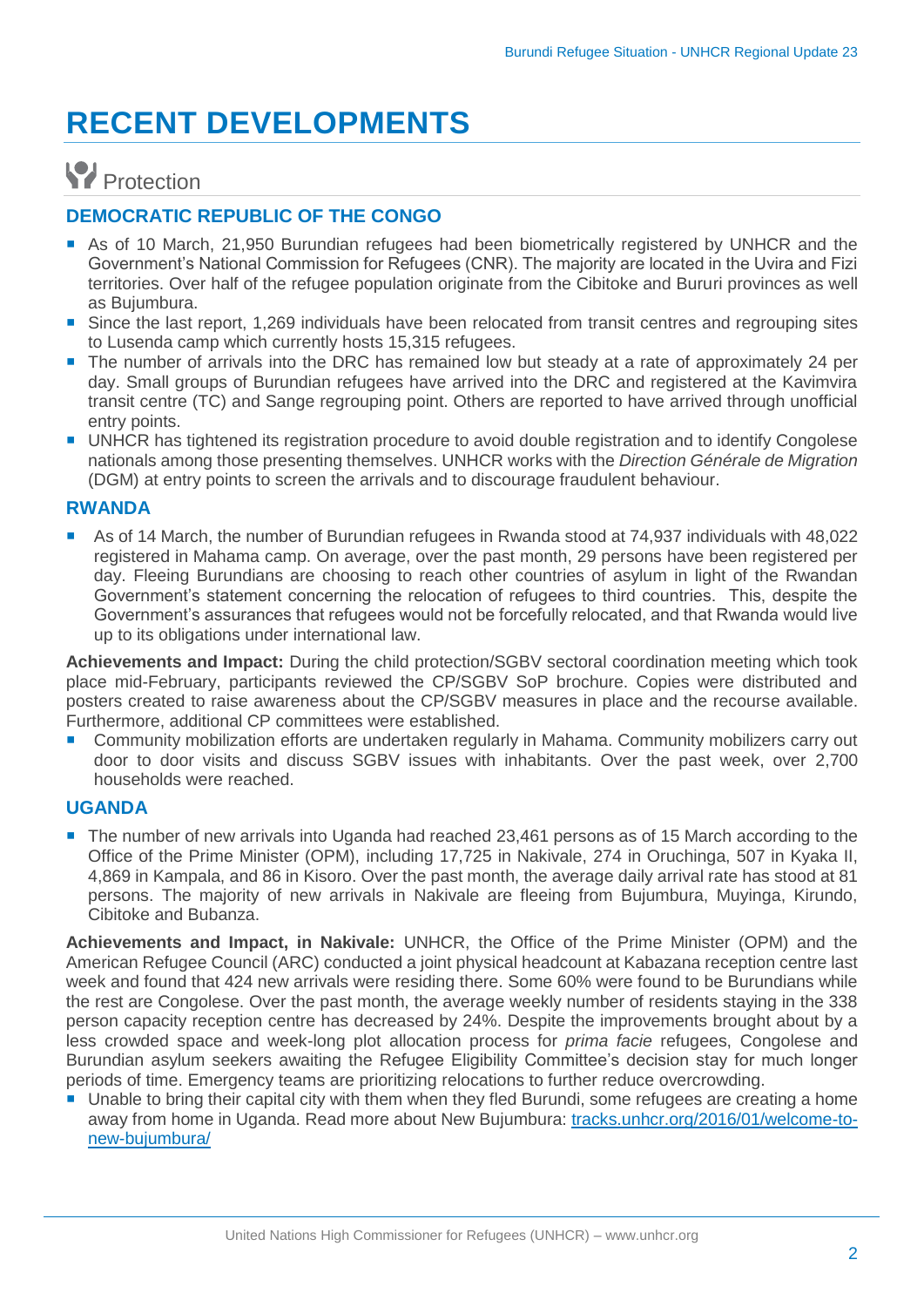The Uganda Red Cross Society (URCS) successfully traced the families of four unaccompanied minors out six family tracings initiated this year. The children were handed over to their parents and family tracing is on-going for the remaining cases.

**Identified needs and remaining gaps:** ARC conducted a meeting with eleven Child Protection Committee (CPC) members from various settlements to address their concerns. Child bartering, neglect, and labour were highlighted as pressing issues. Members observed that there is an increasing number of children stealing merchandise, when they should otherwise be in school. Many parents' increased tendency to engage in negative coping habits leave children idle and free to engage in leisure rather than attend classes. ARC committed to carrying out community awareness activities aimed at stemming violence against children and to caution owners of film halls and computer businesses against admitting minors.

#### **UNITED REPUBLIC OF TANZANIA**

 $\overline{a}$ 

The number of new arrivals into Tanzania had reached 132,039<sup>2</sup> persons as of 15 March according to UNHCR and Tanzanian authorities, including 76,390 in Nyarugusu, 50,327 in Nduta, and 5,322 in Mtendeli. Over the past month, the average daily arrival rate has stood at 137 persons. New arrivals come predominantly from the Makamba, Ruyigi and Bururi regions.

**Achievements and Impact:** International women's day was marked by a range of activities based around this year's theme of "Pledge for Parity". In Nyarugusu camp, four campaigns were carried out to address the gender inequalities that drive violence and lack of access to services. The IRC-led celebrations provided an opportunity for the Camp Chairperson to emphasize the need for female enrolment into programmes promoting autonomy and for men to be more actively involved in promoting equality.

- **Since January 2016, the six entry points in the Kibondo and Kakonko districts, where Mtendeli and** Nduta camps are located, have not been systematically covered by wet feeding, CRI provision and registration services. UNHCR, WFP and Tanzania Water and Environmental Sanitation (TWESA) undertook a visit during which CRI, dry food, minimum staffing and cooking implement needs were assessed. During the reporting period, CARITAS handed over food provision activities to TWESA, and the NGO began carrying out its activities on 1 March. It was also agreed that WFP would be providing dry food rations to all refugees while in transit.
- In preparation for the deployment of a response team to the border, the International Rescue Committee (IRC) and UNHCR visited four entry points to assess health and protection gaps. It was agreed that IRC would train all health staff in the response team (IRC and Government) in SGBV, first aid, counselling, referral pathways and clinical care for sexual assault survivors. It has also been decided that IRC will train all newly recruited Community Health Workers in basic SGBV counselling and screening & referrals. Furthermore the NGO will raise awareness of SGBV in the border areas among community leaders, police and other authorities to enable effective referral procedures to take place.
- On 15 February 712 refugees were transported from Nyarugusu to Nduta and 192 reunifications took place over the next two days. The convoy was received by an inter-agency team composed of the Tanzania Red Cross Society (TRCS), PLAN International, DRC and UNHCR. PLAN International identified and registered all children to ensure their reunification was carried out as quickly as possible.
- Conversely, relocations to Mtendeli have been postponed because of shelter and water provision gaps. The relocation is expected to resume on 17 March, once additional water pumps have been installed. Mtendeli camp should be able to host 20,000 refugees, when land presently under agricultural use returned by the local community to allow for the construction of additional shelters.
- The Child Protection Information Sharing Protocols (ISPs) were signed in Dar es Salaam during the reporting period. These will facilitate the sharing of information on, and transfer of Burundian unaccompanied minors and separated child cases (managed by IRC in Nyarugusu camp) to PLAN International upon relocation to other camps. The protocols are in line with Draft Regional Information Sharing Protocol (RISP) and would allow for potential cross border movements in the future. Focus will now turn to revising the Terms of Reference and Standard Operating Procedures for the Child Protection Working Group.

<sup>&</sup>lt;sup>2</sup> In previous updates, the figure for Tanzania included refugees of Congolese origin displaced by the crisis in Burundi. The figure has been updated as of 15 March to include only Burundian arrivals.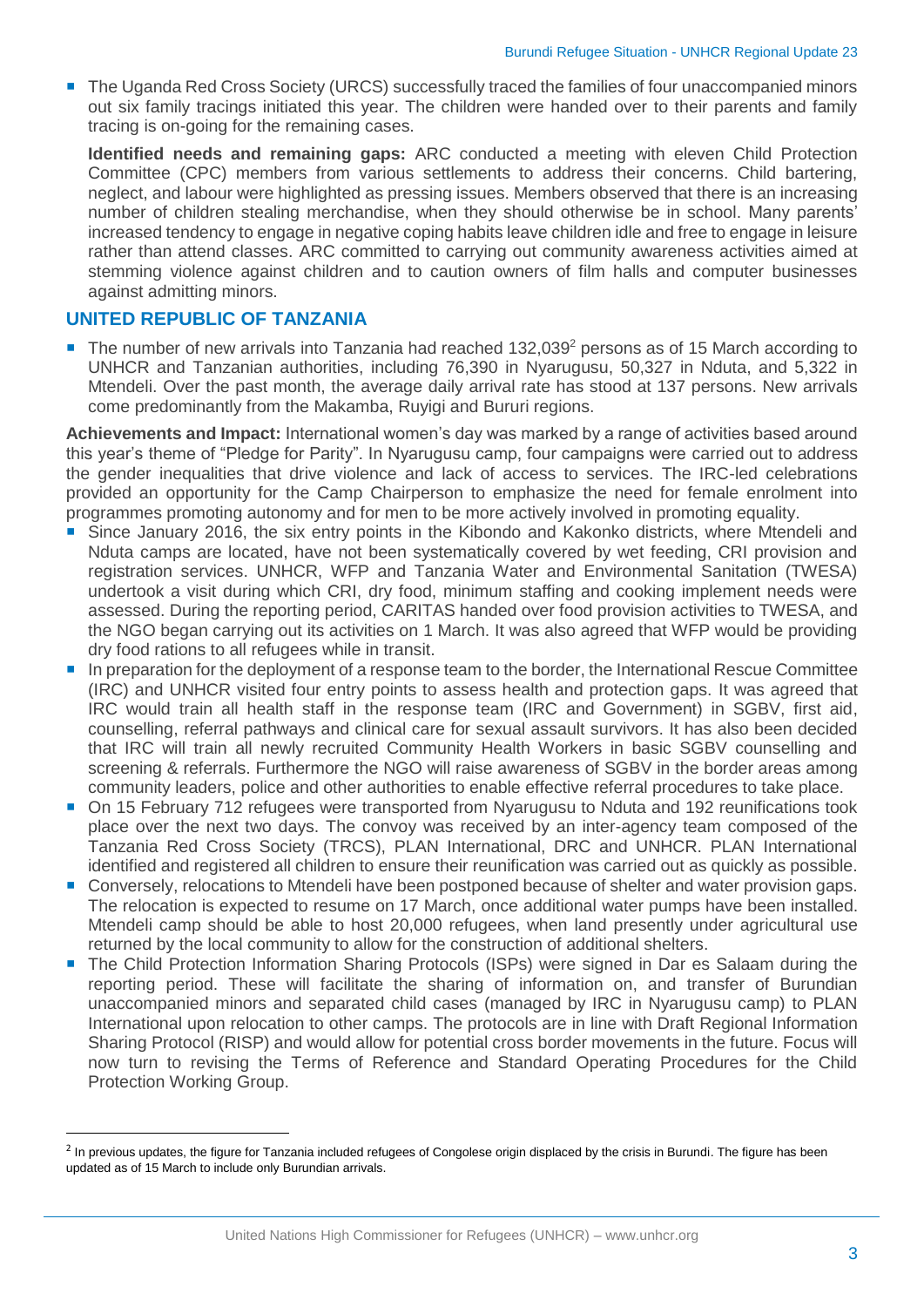Solar lamps funded by the Safe from the Start Project were distributed to 3,185 families in Nduta camp to fill an urgent back-log. The distribution also served as an opportunity to hold specific informative sessions with women on security and safety, education and access to SGBV specific services. To date 4,312 solar lamps are still required to clear the backlog, which includes projections for future arrivals across the camps.

**Identified needs and remaining gaps:** During the AGDM participatory assessment in Nduta camp, SGBV against children was highlighted as a key issue. It has been recognized that the issue is underreported in the GBV Information Management System (GBVIMS) analysis. The need to significantly increase prevention activities in Nduta and Mtendeli camps in a systematic and strategic manner was repeatedly highlighted in the SGBV working group. This includes systematic engagement with men and boys, community dialogue, outreach activities and the involvement of youth. To address the issue, IRC have established SGBV prevention teams and recruited a Prevention and Advocacy Supervisor for each camp. Both will work with a team of awareness-raising/incentive staff, who will undergo specific SGBV training.

- In the absence of a partner able to provide psychosocial counselling to non-SGBV survivors, agencies, including UNHCR, continue to refer cases to IRC, UNHCR's main implementing partner for SGBV. This puts a significant toll on IRC's resources, which would otherwise be used for their original purpose.
- UNHCR has begun issuing proof of registration certificates to refugees with a view to enhancing their safety and security. While proof of registration documents and birth notifications are issued systematically, this is not the case for birth certificates. In response to this protection gap, an agreement on the issuance of birth and death certificates has been reached with the Government's Registration Insolvency Agency (RITA), but the RITA has not yet begun to implement it.
- In Nyarugusu, the Child Protection Working Group held a meeting with host community leaders and local defence personnel from the surrounding villages to discuss the issue of child labour within the host community. There have been reports that a number of children between the ages of 10 to 14 (mainly boys from the Burundian community), have been working on farms owned by the host community. The host community leaders conceded that the community is aware of the laws prohibiting this practice but that it continues to engage in it given its low cost. A number of actions were agreed to, and included working closely with the leaders to track the magnitude of child labour, raise in-camp and host community awareness and work with the leaders to report cases.

### **Education**

#### **RWANDA**

**Identified needs and remaining gaps:** School attendance remains low in the Paysannat School (at 62%). The education sector is faced with numerous gaps, such as insufficient amounts of text books for students and teachers, a lack of school uniforms and a school canteen for secondary students. Added to these material gaps is the general state of classrooms in Mahama, which are in grave need of rehabilitation as they pose not only health (lack of drainage in the new classrooms) but also SGBV risks (lack of safe space for girls in the Paysannat School). Furthermore, refugee students have not paid their fees and teachers strike frequently as their salaries are often delayed.

#### **TANZANIA**

**Achievements and Impact:** Under the joint education strategy, UNHCR and UNICEF are making efforts to raise awareness of the critical need for increased investment in the education sector. In parallel, all education actors continue to advocate that additional subjects be added to the curriculum and for the use of semi-permanent structures for schooling (not currently authorized by the Government) in light of funding constraints and the continuing influx. As of 14 February, 60% of children of school going age in Nduta and Mtendeli were not enrolled. These constraints and requests for support were shared by refugees from the three camps and education partners with a mission composed of the French, Belgian and Senegalese ambassadors to Tanzania and development actors visiting the Kigoma region from 3-4 March.

#### **UGANDA**

**Achievements and Impact:** In Nakivale, since the beginning of the school year on 22 February, the number of children enrolled in primary school has increased almost tenfold to over 1,170 students. In the context of the Uganda education strategy (2013-2016) and in the wake of the successful 'Go Back to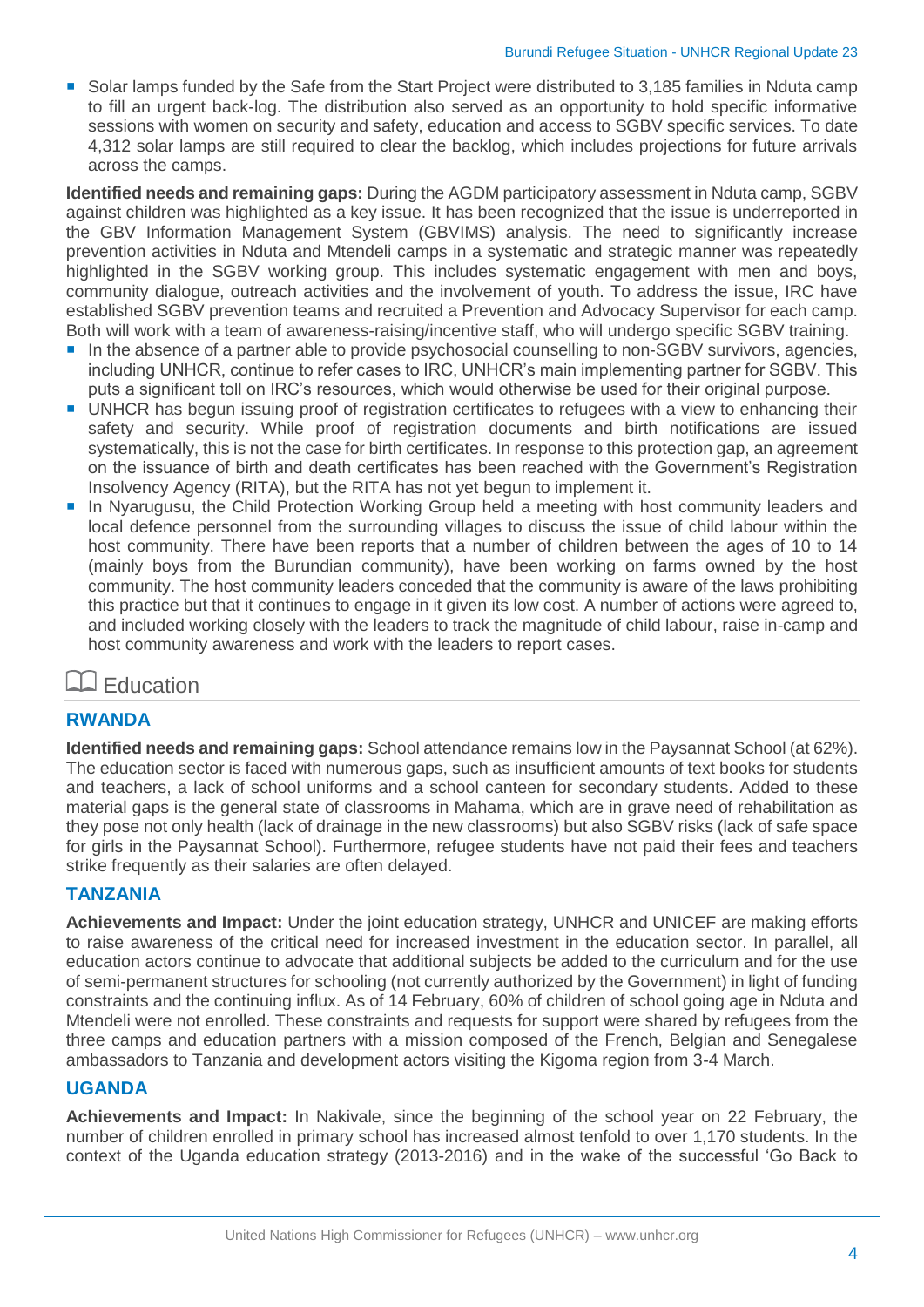School' campaign carried out earlier this year, this development is a welcome one as it increases students' ability to access secondary education, skills training and tertiary education. As of end February, the enrollment rate stood at 61% for primary students.

**Identified needs and remaining gaps:** Enrollment at secondary level is low (15%) as parents tend to keep older children at home to assist with household chores and livelihood activities, usually at the beginning of the school term. Awareness-raising is ongoing to increase enrollment and attendance. Progress was made at the primary level in one primary school, where an appeal for parents to provide a given amount of food per term, for their children to be fed at school, was successful. Indeed, many children would not come home after lunch or return without having eaten, both of which limit their learning abilities.



#### **DEMOCRATIC REPUBLIC OF THE CONGO**

**Achievements and Impact:** During the reporting period, the NGO *Agence de Développement Economique et Sociale* (ADES) carried out a total of 5,191 medical consultations. Malaria still ranks as the most frequent pathology registered, followed by intestinal parasites, respiratory infections and the flu.

#### **RWANDA**

**Achievements and Impact:** While the incidence of malaria increased during the second half of February, the situation has improved throughout the first half of March. This can be linked to indoor insecticide spraying procedures which took place from 9-12 March as well as awareness-raising efforts promoting preventative measures. Training activities on the early detection of malaria and the treatment of cases has been planned and will be funded by UNICEF.

**The incidence of typhoid has also decreased throughout the past month, due in part to mass** awareness-raising campaigns and to measures implemented following findings from a recent case study. The findings in question revealed that the incidence of the disease was highly correlated with bad hand washing habits, food consumption and proximity to latrines. Health sector actors are investigating the matter to determine whether the typhoid outbreak is endemic or epidemic.

#### **TANZANIA**

**Achievements and Impact:** In Mtendeli, a treatment centre for HIV patients was opened by TRCS. On average 350 to 400 people visit the outpatient department per day, for an average of 30 to 40 admissions.

- In Nyarugusu, MSF-CH handed over health activities to TRCS but will remain in the camp to work on malaria treatment and prevention, as well as establishing a mobile clinic for the Congolese refugees.
- UNICEF donated a substantial amount of routine immunization vaccines to the Kigoma regional immunization and vaccines office (RIVO) for Burundian refugee children in all three camps. This donation comes as part of an agreement between the Tanzanian Government, UNICEF and UNHCR to ensure that all Burundian children are vaccinated according to Government guidelines.

**Identified needs and remaining gaps:** In Nduta, since mid-February, MSF-CH has reported an increased amount of malaria cases. Indeed, with the peak of the wet season spanning from March to May, this pattern is not expected to change before April at least.

#### **UGANDA**

**Achievements and Impact, in Nakivale:** Although malaria continues to account for the majority of consultations (35%) over the past month, the incidence of cases has decreased by 1% since the last report, after spiking multiple times throughout the month.

- MTI immunized over 1,500 children against measles, tetanus, tuberculosis, and pneumonia. This group was also dewormed and given Vitamin A supplementation.
- In partnership with the Agency for Cooperation in Research and Development (ACORD), MTI conducts regular health education activities with pregnant mothers in the new settlements. Among other activities aimed at promoting antenatal assistance, both actors carry out pregnancy mapping and ensure linkage to care services.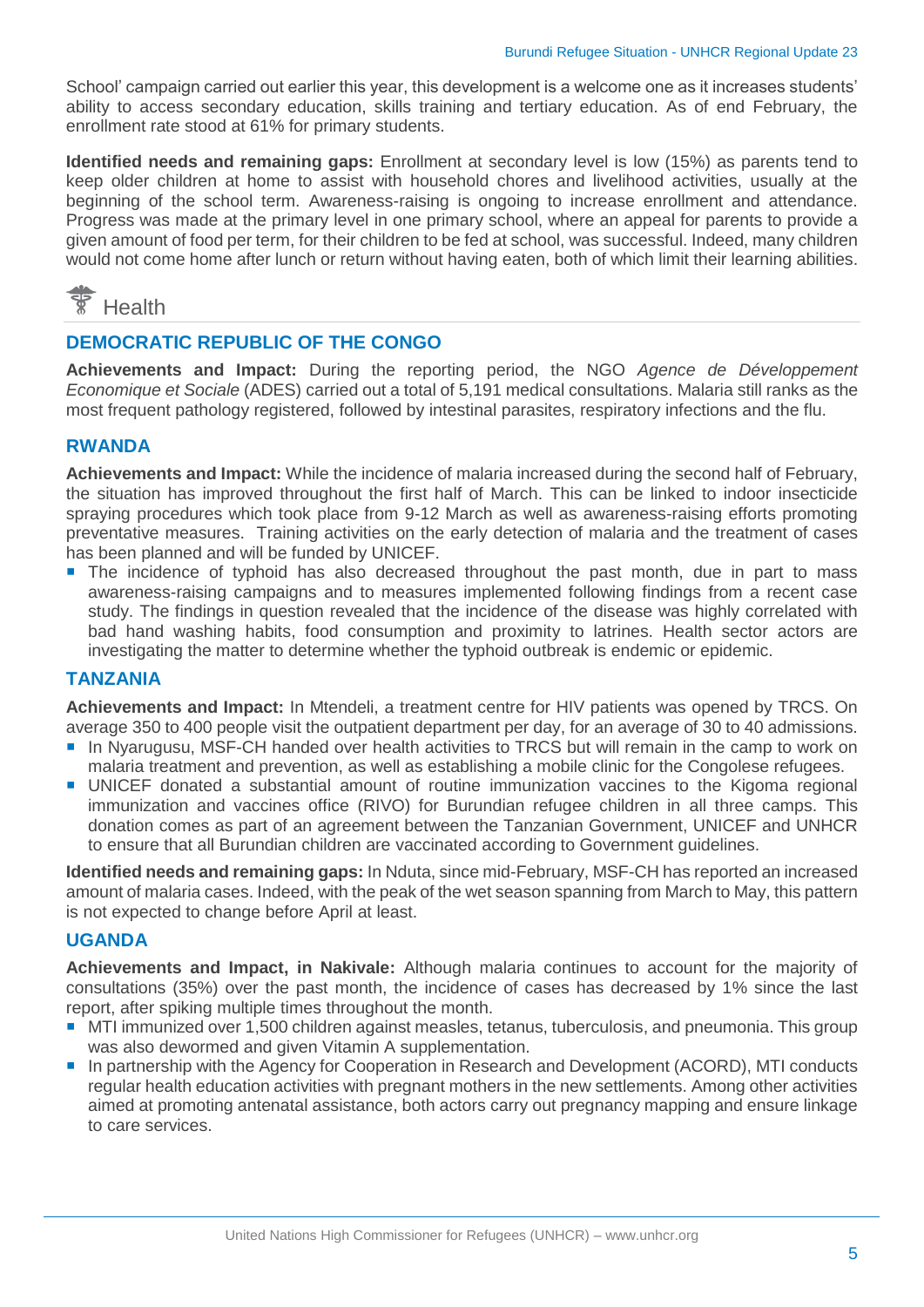### Food Security and Nutrition

#### **DEMOCRATIC REPUBLIC OF THE CONGO**

**Achievements and Impact:** Since its launch in October 2015, the cash voucher distribution has been highly appreciated by members of the refugee and host community. This method enables the former to benefit from greater control over the food they choose to eat and for the latter, the vouchers constitute an important source of income. AIRD distributed some 13,470 vouchers for the month of February.

### Water and Sanitation

#### **DEMOCRATIC REPUBLIC OF THE CONGO**

**Achievements and Impact:** In Lusenda a total of 572 latrine blocks and 100 washtubs are available for refugees. The continued construction of latrines has considerably improved sanitary conditions and the ratio currently stands at 26 persons/latrine. Awareness-raising activities are ongoing and a team of 30 hygiene promoters has been identified to ensure good hygiene measures are enforced in the camp. To date, activities carried out by the team have reached a total of 11,000 persons.

#### **TANZANIA**

**Achievements and Impact:** In Nduta camp, the amount of water available per person/day remains stable at 22 L, allowing a ratio of 181 persons per tap (standard: 250) and 24 persons per latrine (standard: 50). In view of MSF CH's departure from the WASH sector, efforts are being made to increase water supply in Nduta, by constructing additional water points and installing a new pump. This will further decrease the distance refugees have to walk to obtain water as 85% currently live within 250 m and 15% live within 500 m (standard: 500 m) of taps.

- In Mtendeli camp, the amount of water available/person/day stands at 24 L allowing a ratio of 88 persons per tap and 20 persons per latrine. All taps are within the 500 m distance standard. The Tanzania Red Cross Society (TRCS), MSF-Holland and Oxfam are engaged in the construction of boreholes in the camp which should help determine how many persons can be hosted in Karago (see Shelter and NFIs below).
- In Nduta, following a participatory assessment, UNICEF provided UNHCR with 9,500 20 L water storage containers to reach the 40 L/person standard. Any containers in excess will be distributed to Mtendeli, where UNICEF also provided three 5,000 L storage tanks to increase the availability of drinking water, as well as for latrine cleaning and hand washing in the hospital and two schools. Finally, in Nyarugusu, UNICEF provided buckets and water treatment tablets to refugees in isolated locations to reduce the latter's vulnerability to water related diseases.

#### **UGANDA**

**Achievements and Impact, in Nakivale:** The average amount of water available per person/day is 20 L. Over the month, this amount has increased by 3 L and is a result of more frequent water trucking trips. In certain settlements where new arrivals are being settled the quantity remains at 10-15 L/person/day.

 Encouragingly, good hand washing practices are on the rise in 47% of households, up from 42% during the first week of March and up from 5% last year. This can be attributed to a distribution of jerrycans for handwashing by IOM.

## Shelter and NFIs

#### **TANZANIA**

**Achievements and Impact:** The opening of a third site called Karago, located in the vicinity of Mtendeli is underway. The new camp layout was prepared in late February and revised shortly after to take suggestions from the Kibondo inter-agency coordination meeting into account. In theory Karago will accommodate up to 50,000 refugees but for the time being, a general lack of water in the area is setting the most positive estimate at 15-20,000 persons. WASH experts have confirmed that the water network currently being established in Mtendeli will have to serve Karago as well. Once the boreholes currently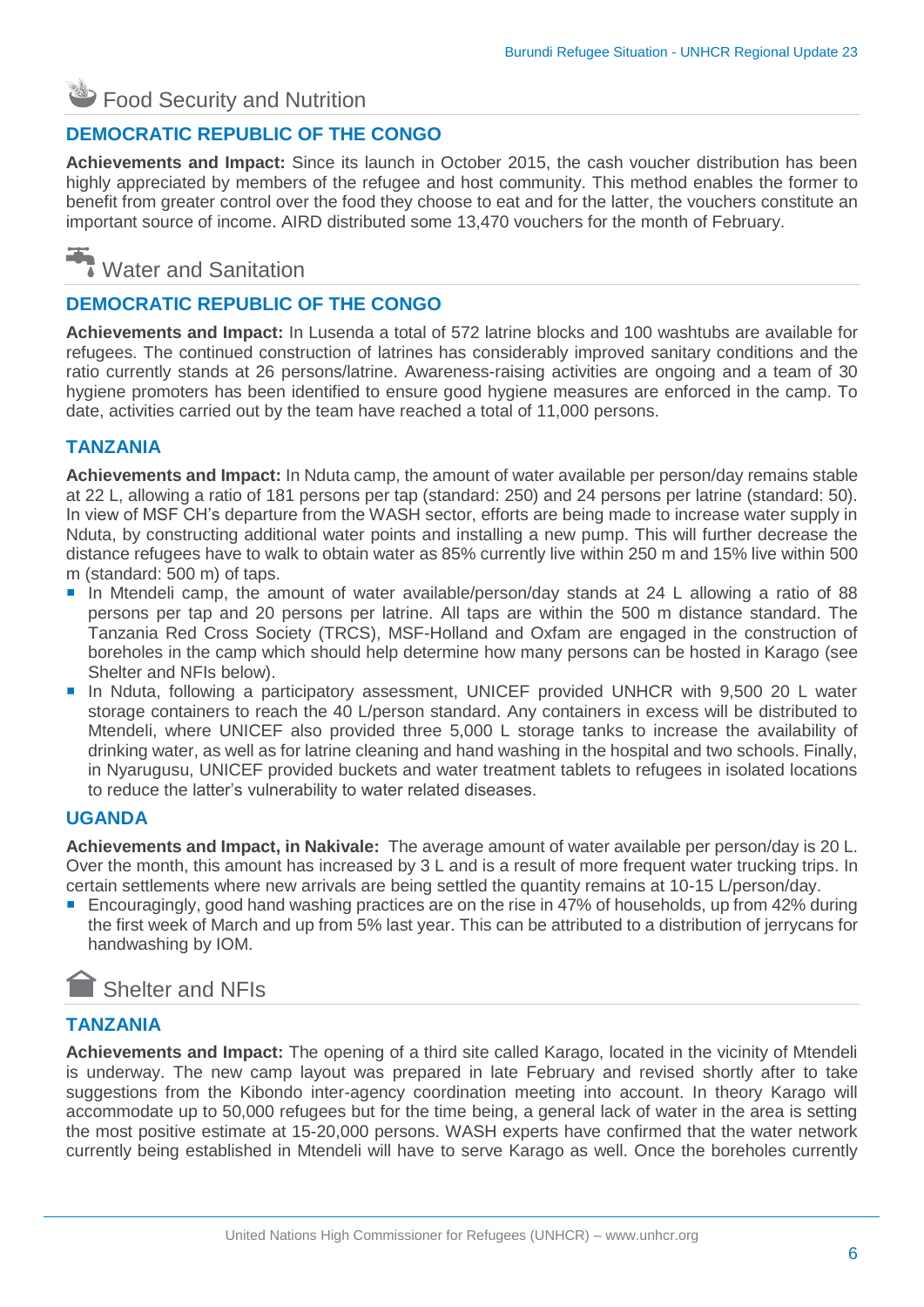under construction in Mtendeli are complete, Karago camp's true capacity will be assessed. In the past, actors have relied heavily upon surface water to establish new camps, but in light of the adverse impact camps are having on the environment, the Government is emphasizing the need for sustainable water sourcing. The Ministry of Home Affairs (MHA) recently appointed an Environmental Coordinator to support this process.

- At this stage, partners have not been selected nor have funds been allocated for the development of the new camp. In light of the on-going influx and the Nyarugusu camp relocation exercise, compounded with land and water challenges in Mtendeli camp, it is vital that Karago be opened or that another site with better access to water be identified. Encouragingly, following recent meetings between UNHCR, the MHA and the local community – it was agreed Mtendeli would be expanded into land currently under use for farming by the local community, once the harvest is over.
- The Standard Operating Procedures (SoPs) for Shelter Allocation in Nduta and Mtendeli camps were completed by end February and have been implemented since. The SOPs aim to ensure the systematic allocation of shelters, that persons with special needs are prioritized, and that the time spent by refugees in mass shelters is reduced. With decreasing arrivals recently, shelter allocation has improved thanks to a larger amount of trucks available for the transportation of poles as well as increased amounts of plastic sheeting and the fact that refugees pitch their own tents. These developments coupled with a higher availability of kitchen sets has further reduced the amount of time refugees are dependent on the distribution of hot meals in the mass shelters.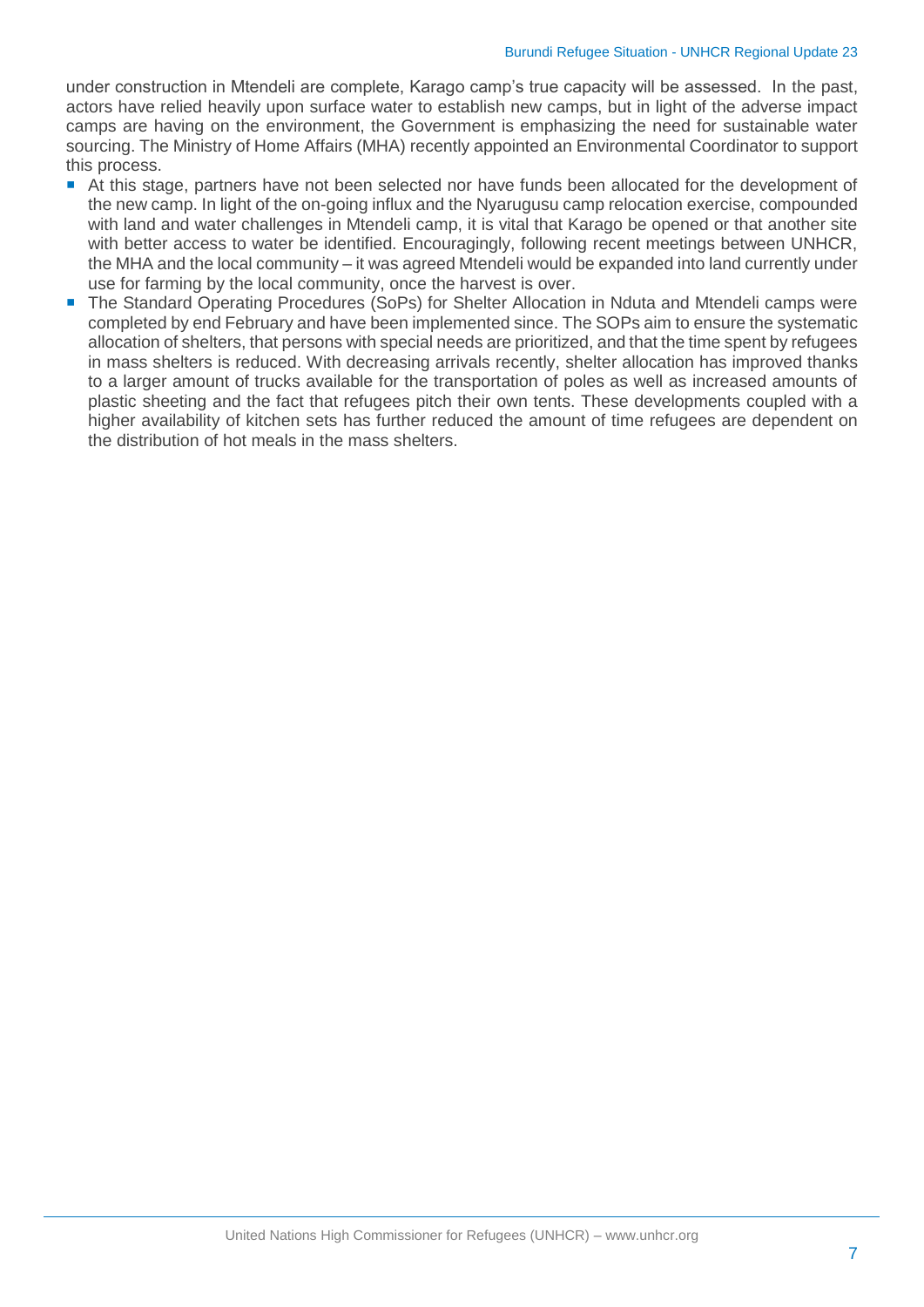# **FINANCIAL INFORMATION**

On 22 December 2015, UNHCR released a Supplementary Budget Appeal for the Burundi Situation, which includes needs for Burundi, the DRC, Rwanda, Tanzania and Uganda from January to December 2016. UNHCR's total financial requirements for the Burundi Situation currently amounts to USD **175.1 million**. This includes USD 154 million for the response in the DRC, Rwanda, Tanzania and Uganda from January to December 2016, as presented in the Regional Refugee Response Plan launched on 15 December. UNHCR is very grateful for the financial support provided by donors, particularly those who have contributed to UNHCR activities with unearmarked and broadly earmarked funds, as well as for those who have already contributed to the Burundi situation. **The organization's overall needs for this situation are currently funded at 4%**.

### A total USD 7.7 million has been funded:



#### **Contacts:**

Mr. Ulysses Grant, Reporting Associate, [grantu@unhcr.org](mailto:grantu@unhcr.org) Tel: +41 (0) 22 739 8730

Ms. Mandy Felicia Owusu, Senior Desk Officer, [owusu@unhcr.org](mailto:owusu@unhcr.org) Tel: +41 (0) 22 739 8465

Ms. Wendy Rappeport, Senior External Relations Officer, [rappepor@unhcr.org](mailto:rappepor@unhcr.org) Tel: +41 (0) 22 739 8993